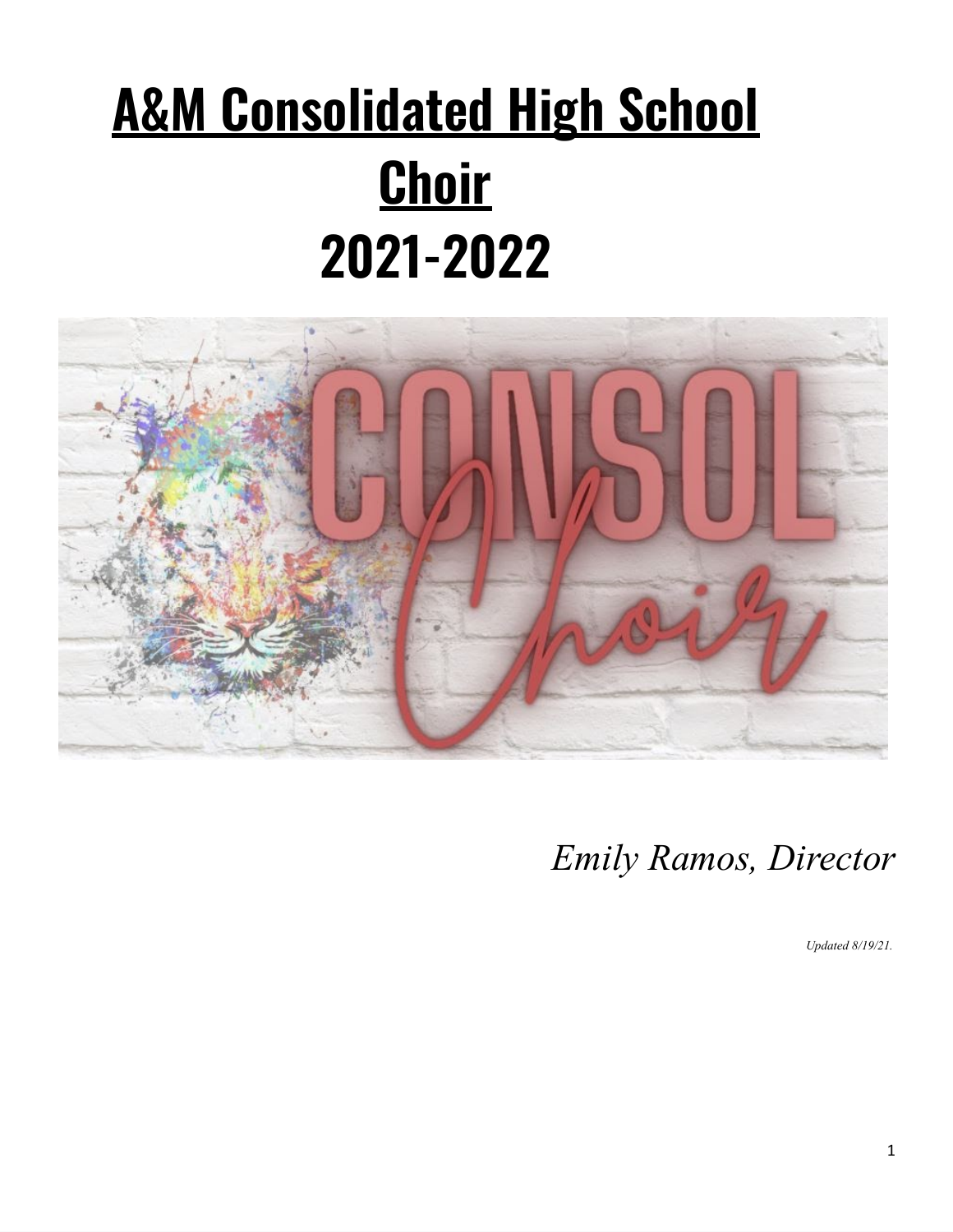**Dear A&M Consolidated High School Choir Students and Parents:**

I am really looking forward to working with each one of you to help create a rich and varied choir program for AMCHS! **Together we can build a choir program founded on excellence!**

This year the AMCHS Choir Handbook, as well as student information & medical release forms will be available online on the AMCHS Choir Schoology page. Please take time to become familiar with the contents of the A&M Consolidated High School Choir Handbook. It includes everything you ever needed to know about what it means to be a member of the "Tiger Choir Family" --- student expectations, finances, policies, grading, uniforms, rehearsals, contests, and lots, lots more. If you have any questions about anything having to do with choir, this is the place to start.

In addition to the information you will find in the handbook, you will receive a calendar outlining the events of the choir year. Please put concert dates on your family calendar EARLY to avoid conflicts later. Be sure to check the choir web site regularly for updates and changes to the choir calendar. Once you have read the handbook and looked over the **schedule, please fill out the Handbook Acknowledgement Form. Please understand that by submitting this form, you** are affirming that you have read this handbook and understand its policies regarding grading, rehearsals, eligibility, **refunds, etc.It also means that you intend to support the students at Choir events throughout the year.**

# **Handbook Acknowledgment Form** *(papercopymust besigned & returned)***Due to Mrs. Ramos by September 1, 2021**

## **Choir Fee of \$65 Due to the online InTouch system by October 1st, 2021**

**Ilook forward to a fantastic year of music making! Thank you so much for your support!**

**Sincerely,**

Emily Ramos

**Emily Ramos Choir Director eramos@csisd.org Cell: (713) 303-3922 www.amchschoir.org**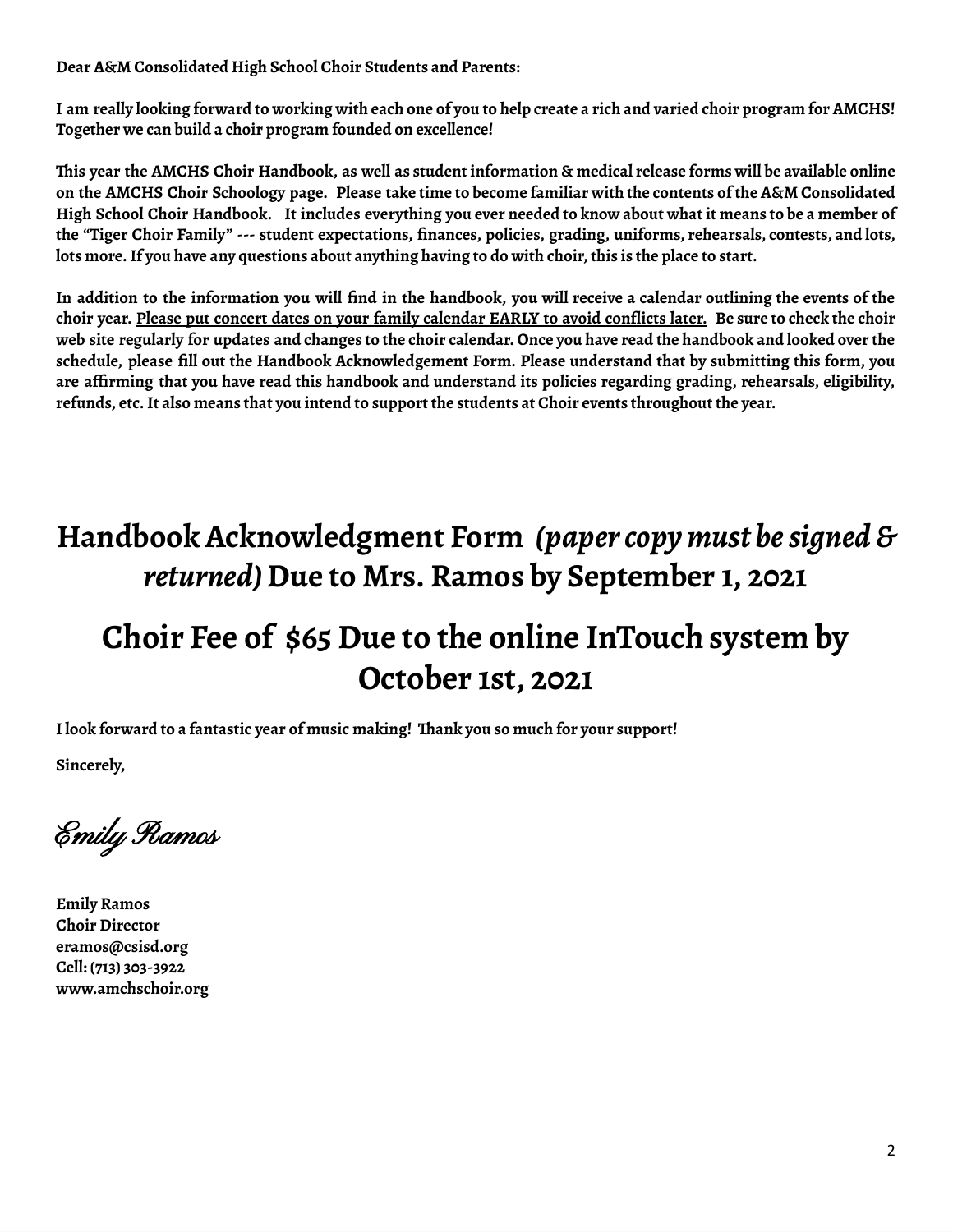### Goals of the A&M Consolidated High School Choral Department

- ❖ Develop a sense of the importance of music in the life of each student.
- ❖ Develop self-confidence, self-discipline, responsibility, and social interaction skills in each student through positive interaction with teachers and students.
- ❖ Develop the musical potential of each student to the fullest.
- ❖ Develop the musical skills of each student, including fundamentals of vocal production, music theory, sight reading, learning and using solfege syllables and hand signs, and singing well in an ensemble.
- ❖ Develop a greater understanding and appreciation of our own culture and different cultures through different types of music.
- ❖ Develop student understanding of stylistic traits of different periods of music.
- ❖ Develop self-expression through practice and performance during class, rehearsals, and concerts.
- ❖ Learn proper concert etiquette through participation in and attendance of live performances.
- ❖ Build a sense of teamwork among the choir members.
- ❖ Encourage personal and group excellence.

### Choir Program Structure

All choirs participate in concerts at AMCHS & CSISD choral activities. All students who demonstrate a mastery of skills and maintain academic eligibility also participate in U.I.L. Solo and Ensemble Contest, as well as U.I.L.Concert and Sight-reading Contest.

*Men's Choir* -- Men's choir of intermediate and advanced sight readers. Placement in the Varsity Men's Choir is based on sight-singing ability, choral music experience, musicianship, vocal tone quality, attitude, and academic eligibility. Placement auditions are at the end of each school year. All members are strongly encouraged to audition for All-Region Choir and to participate in U.I.L. Solo & Ensemble Contest.

*Women* -- Treble choir of intermediate and advanced sight readers. Placement in the Varsity Women's Choir is based on sight-singing ability, choral music experience, musicianship, vocal tone quality, attitude, and academic eligibility. Placement auditions are at the end of each school year. All members are strongly encouraged to audition for All-Region Choir and to participate in U.I.L. Solo & Ensemble Contest.

*Chorale* -- Mixed choir of intermediate and advanced sight readers. Placement in the Chorale is based on sight-singing ability, choral music experience, musicianship, vocal tone quality, attitude, and academic eligibility. Placement auditions are at the end of each school year. All members are strongly encouraged to audition for All-Region Choir and to participate in U.I.L. Solo & Ensemble Contest.

*Vocal Ensemble* -- Students who have achieved the highest level of vocal development and music reading skills. Students must be an active member of another ensemble during the same semester/year that he/she is a member of Vocal Ensemble. This group will require extra time commitments outside of the regular school day for extra performances and rehearsals. Students are strongly encouraged to participate in the All State Choir audition process and UIL Solo  $\&$ Ensemble contest.

### AMCHS Choral Department Student Outcomes

The following list of skills based on the Texas Essential Knowledge and Skills for High School Fine Arts and the education philosophy of the AMCHS Choral Department summarizes the outcome of a student engaged in the choral program for 4 years:

### **1. Vocal Technique**

- a. The student can demonstrate good singing posture and proper breath technique.
- b. The student has a basic knowledge of the biology associated with the vocal instrument.
- c. The student can sing with a consistent tone throughout their vocal range.
- d. The student has a basic knowledge of the registers of the voice and navigates properly through all vocal registers.
- e. The student can sing accurately and expressively at different tempi and with a full range of dynamics.
- f. The student has basic knowledge of singing diction in English, Latin, Italian, German, French and other languages encountered in the repertoire.
- g. The student can evaluate vocal performances and identify strengths and weaknesses.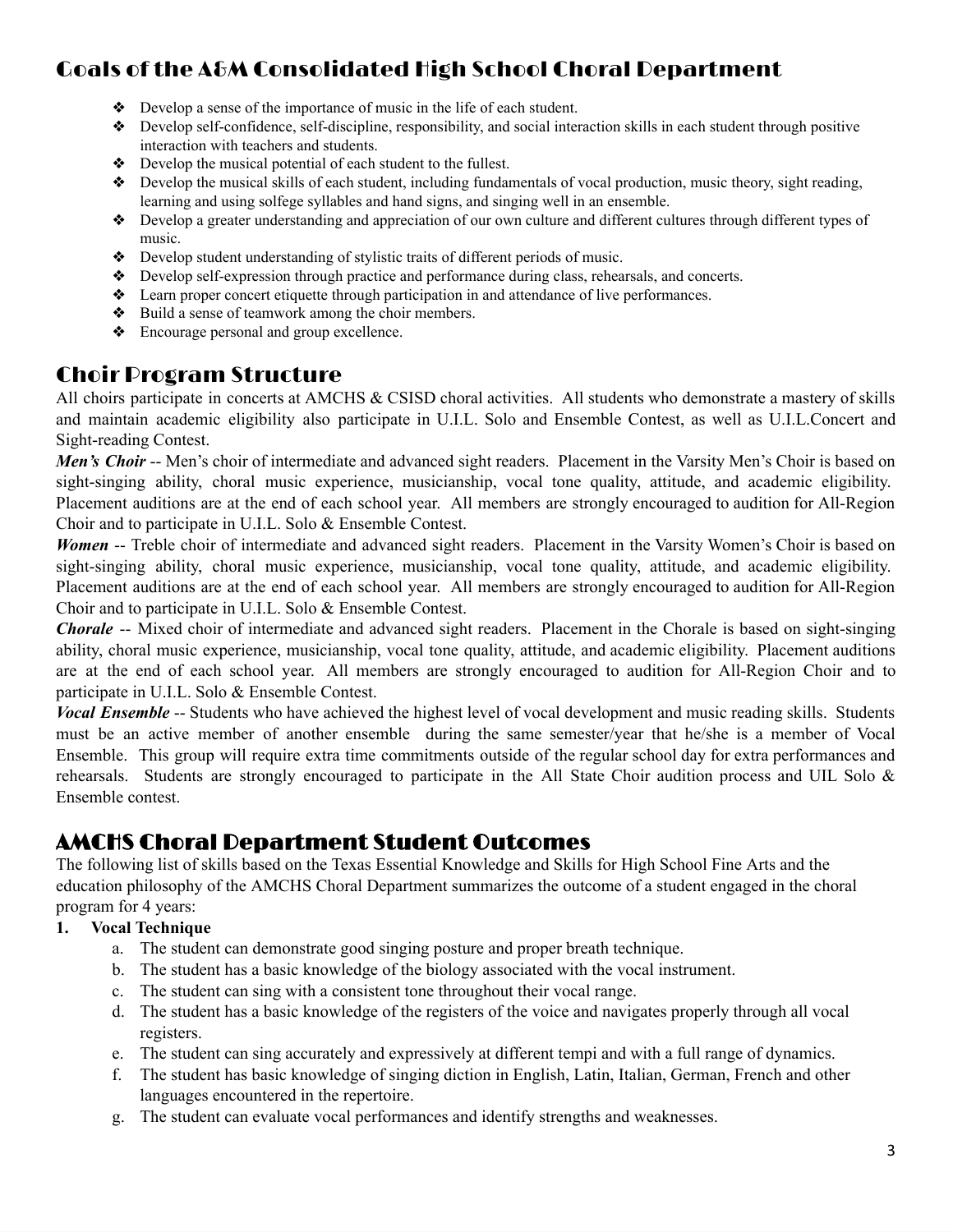### **2. Musicianship**

- a. The student can accurately sight-sing melodies in major and minor keys using chromatic tones within functional harmony.
- b. The student can accurately read rhythms in a variety of simple and compound meters.
- c. The student can accurately sight-read a single part in a four part choral texture.
- d. The student understands basic musical terminology and can evaluate the expressive and technical markings in a choral score and respond appropriately.
- e. The student can evaluate structural qualities (form) of a piece of music regarding repetition and formal properties.
- f. The student understands basic conducting gestures and their connection to choral performance.

### **3. Ensemble Skills**

- a. The student demonstrates proper ensemble etiquette through consistent performance in rehearsals.
- b. The student demonstrates the ability to perform choral music for an audience.
- c. The student can sing their choral part accurately and expressively either alone or as a member of an ensemble with attention to tone, blend, intonation and balance.
- d. The student can memorize music and perform music from memory for an audience.
- e. The student can identify the historical and cultural background of the literature being performed.

### **4. Life Skills**

- a. The student will develop a life-long appreciation for choral music and the other arts.
- b. The student will obtain the skills needed to engage in music as a performer, patron, and/or consumer throughout their lives.
- c. The student will develop cultural awareness and tolerance learning to cooperate with an eclectic group of people to reach a common goal.
- d. The student will develop communication and time management skills needed for success in higher education.
- e. The student will develop self-discipline and the ability to focus on difficult tasks in order to achieve goals.
- f. The student will demonstrate the core values of the AMCHS Choral Department (Responsibility, Professionalism, Dignity and Compassion) in all of their daily endeavors.

### Choir Student Conduct and Values

AMCHS Choir students have a high profile on campus and in the community. It is important that the conduct and appearance of all choir students be exemplary. Choir members have the opportunity to participate in field trips and activities. As representatives of CSISD and A&M Consolidated High School our students must reflect an image of positive leadership, character, responsibility, and great competitive spirit.

### **AMCHS Choir students are expected to demonstrate the Tiger Qualities at all times:**

**Trustworthy** – Do the right thing; be honest & trustworthy; exhibit high morals

**Integrity –** Make good decisions; Motivate & inspire others; Make <sup>a</sup> positive impact

**Goal Oriented**– Dare to dream; Reach high; Strive toward success.

**Excellence –** Acquire knowledge & skills to be successful in life; Be motivated by your self-worth; Passionately pursue perfection.

**Responsibility<sup>~</sup>** Take initiative; Exercise self-discipline; Honor your obligations.

Service– Make a difference in your home, school, and community; Be involved & engaged; Be a part of something bigger than yourself – pay it forward.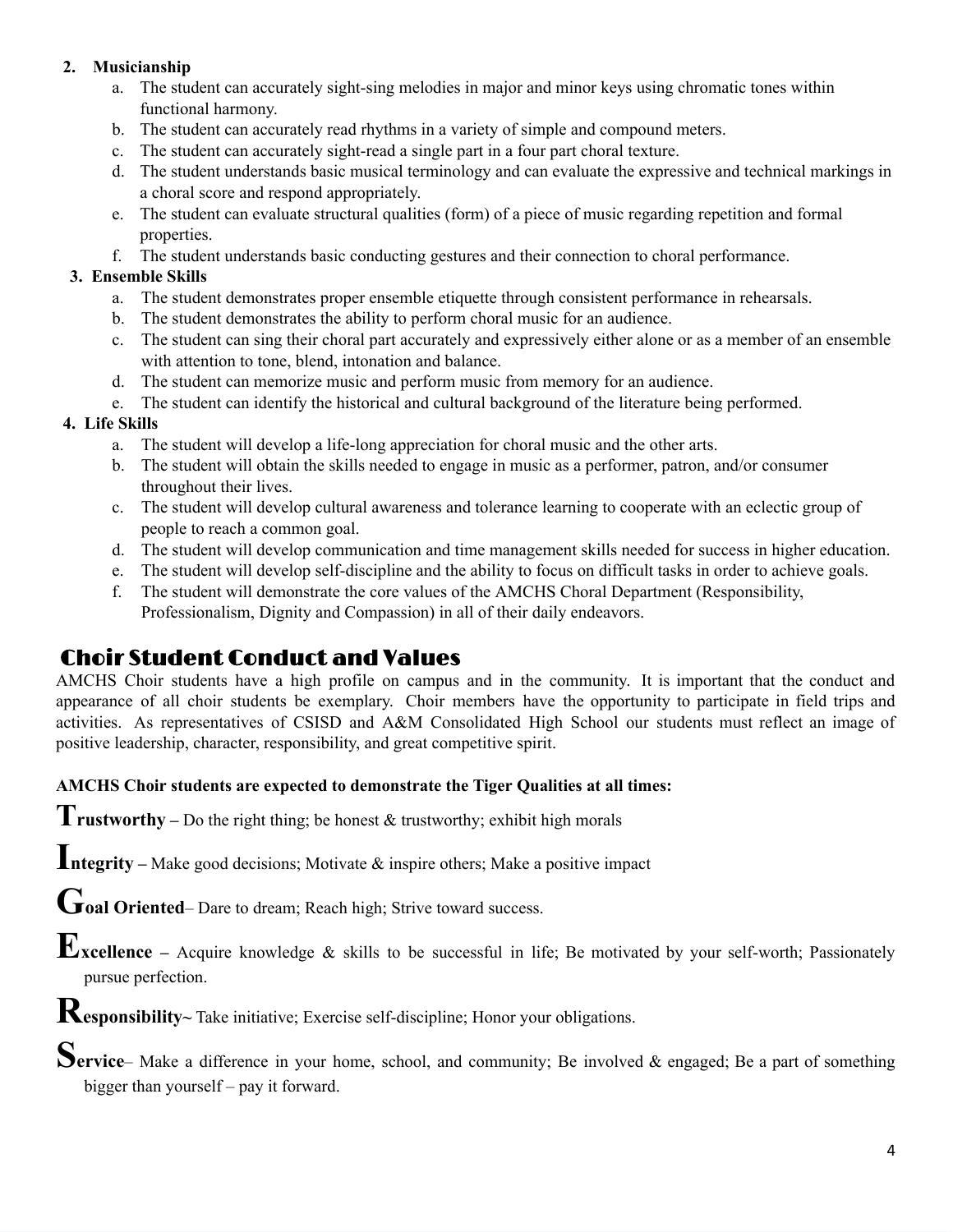### Travel Conduct

All rules for the Choir Classroom, AMCHS, and CSISD are enforced on all choir trips. The penalty for violating these rules may be loss of field trip privileges and possible removal from the AMCHS Choir Program. When we travel we represent AMCHS and CSISD. Our dress and behavior must maintain a high standard.

### Discipline

With the exception of tardies (described in AMCHS Code of Conduct), discipline infractions shall be handled as follows:

- 1. Warning
- 2. Teacher/Student Conference
- 3. Detention/Parent Contact
- 4. Referral to administrator

Students assigned to ISS the day of choir activities will not be allowed to participate. Students may be allowed to participate in curricular activities, but not extra-curricular. In accordance with CSISD policy, any student suspended from school for any reason will not be permitted to participate in any choir activities during the period of suspension.

### Choir Rehearsal/Room Expectations

### Upon entering the classroom…

- 1. Pick up any worksheets or new music on the table by the door. Go to your assigned seat with your choir binder and pencil. Be ready to sing when the bell rings.
- 2. Backpacks, notebooks, books, etc. are not allowed on the risers. Please place these items in the designated space as your enter the room.
- 3. Put your cell phones away. They are not allowed during rehearsals. **#bepresent!**
- 4. Absolutely no chewing gum, candy, food, or drinks will be allowed in the choir room. Students may keep clear, bottled water at their seats. *(Please write your name on your water bottle)*
- 4. Do not play pianos or touch stereo equipment or computers without permission.
- 5. Students are not allowed into any of the adjacent rooms without permission.
- 6. If you are ill and need to see the nurse, please ask for a pass.
- 7. Please inform the director of any problems that may interfere with your attitude and performance during the rehearsal. Any choir member who is too ill to sing but is in a rehearsal will be required to **notify the director at the beginning of class**. They should observe the rehearsal carefully and make individual score markings. Prolonged health problems will require written assignments and/or individual tutoring/testing by the director at an agreed time to make up rehearsal work. A doctor's note will be required for chronic absence from rehearsal (sitting out during class).

### During rehearsal…

- 1. Bring a positive attitude to class every day.
- 2. Sing to the best of your ability, every moment of every rehearsal.
- 3. Stand with a SUPERIOR singing posture.
- 4. ALWAYS use solfege hand signs.
- 5. Raise your hand and ask the director questions when you do not understand something.
- 6. BE PRESENT: Talking and disruptions are not allowed during rehearsal. Come to class focused and prepared to be an active participant in the rehearsal – EVEN if the director is not rehearsing with your section at that moment. There is always an aspect of the music upon which you could be improving.
- 7. Be sure that your pencil is visible at all choral rehearsals (and use it). Please note that writing in pen is unacceptable (even erase-able pen), and writing in pen will result in a fine to replace the music.
- 8. Respect others and their property (choir members and directors alike).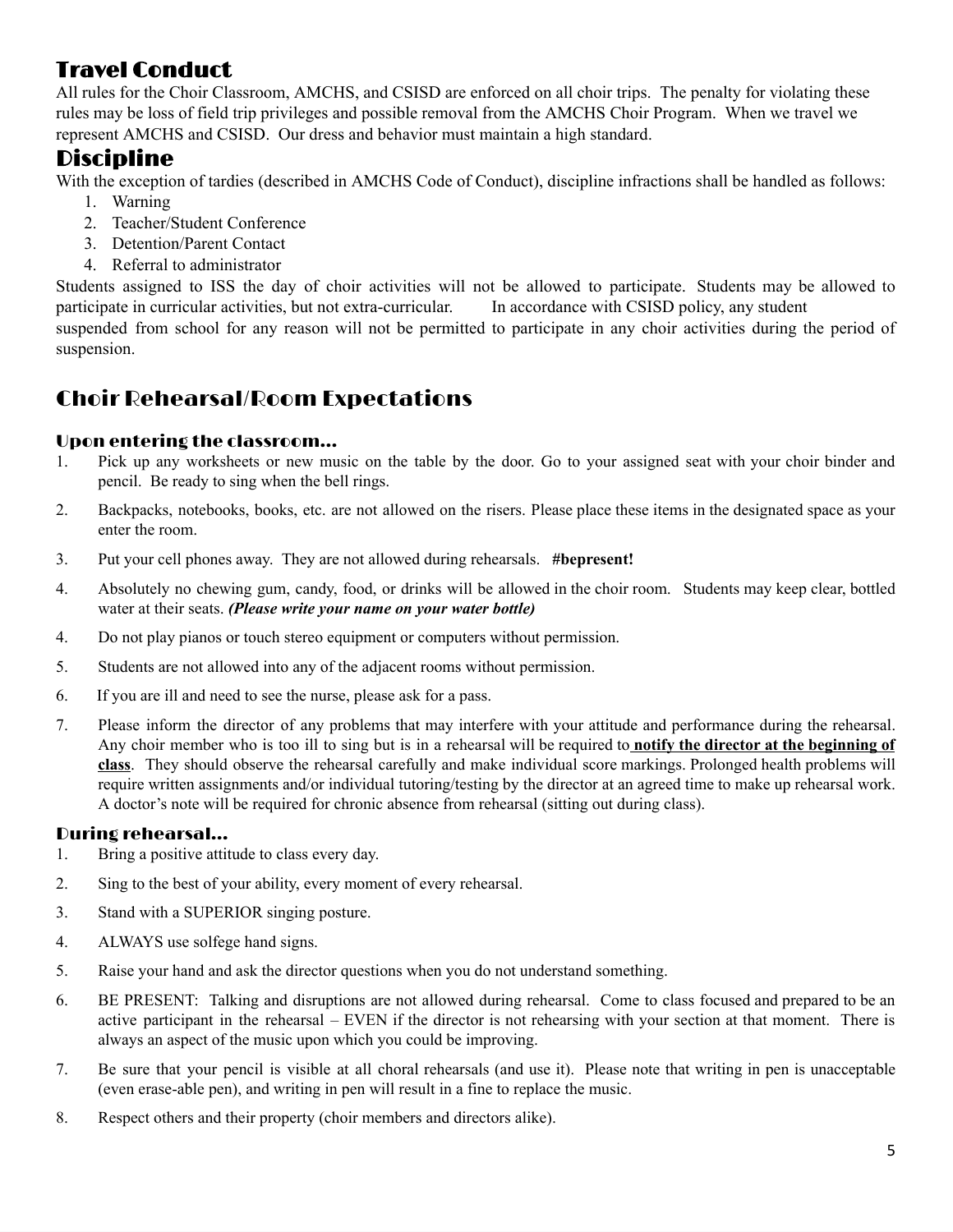9. Stay in your assigned place; do not wander around the room; do not disrupt rehearsal.

#### 10. The use of cell phones, cameras, iPods/other digital media players, and other electronic devices is prohibited **unless the director grants permission to the class.**

11. Use the restroom on an emergency basis. **Please, no grooming in the classroom. Be considerate of others who have allergies: Avoid using scented lotions or sprays in the classroom!**

### After rehearsal…

- 1. Put your folder in your assigned slot after each rehearsal and before leaving the room (your binder may go home with you for practice purposes).
- 2. Check the calendar to ensure that you are aware of all choir activities.

### And finally, please remember that…

All Student Handbook Rules and Procedures apply, just as they would in any other classroom.

### Choir Binder & Music

You will not be issued an academic textbook in choir class, but your music is considered to be your "textbook" for the class. It should be treated with respect and care. You are responsible for the following regulations regarding binders and music:

- 1. Students will provide a black, 1-inch 3 ring binder. Students must keep a pencil in their binder at all times.
- 2. Students are financially responsible for all music provided by the school. Loss or damage to music can result in a replacement fine that can be anywhere from \$1.00 on up (usually not more than \$3.00) per piece, depending on what music it is. PLEASE NOTE: It is never proper to mark in your music with pen - even erasable pen. Always use a pencil.
- 3. Please keep track of your binder so you are not fined for missing or damaged music.

4. Students are welcome and encouraged to take music home to practice. However, it must be brought to class every day. Your grade will be penalized if you do not have your binder/music.

5. If for some reason you do not receive a piece of music, it is your responsibility to look for the music on the choir shelves. If you need assistance, ask.

6. Only the Choir Director or the Choir Librarian may be allowed to issue binders or new music or retrieve copies of music from the choir office or library.

### Grading Policy

Grading for the choir program reflects the importance of daily participation and performance. Because of the unique nature of performance ensembles like choir, band, and orchestra, there are not many daily written assignments or six weeks tests that make up the grades of the academic core courses. Learning music is a progression that occurs over time -- choirs improve because they build on skills that were learned the day before.

**This process makes the daily responsibility of the individual student important.** Our rehearsing culminates in one or more performances that exhibit the hard work that the students have completed. Therefore, students are graded heavily on their daily participation in the classroom rehearsals and involvement in the concerts.

### **30% Academic Practice**

- Practice
	- o Group and individual vocal development exercises
	- o Group and individual choral/vocal sightreading exercises
	- o Written assignments utilizing musical terminology
	- o Skill/technique exhibition/observation
	- **•** Application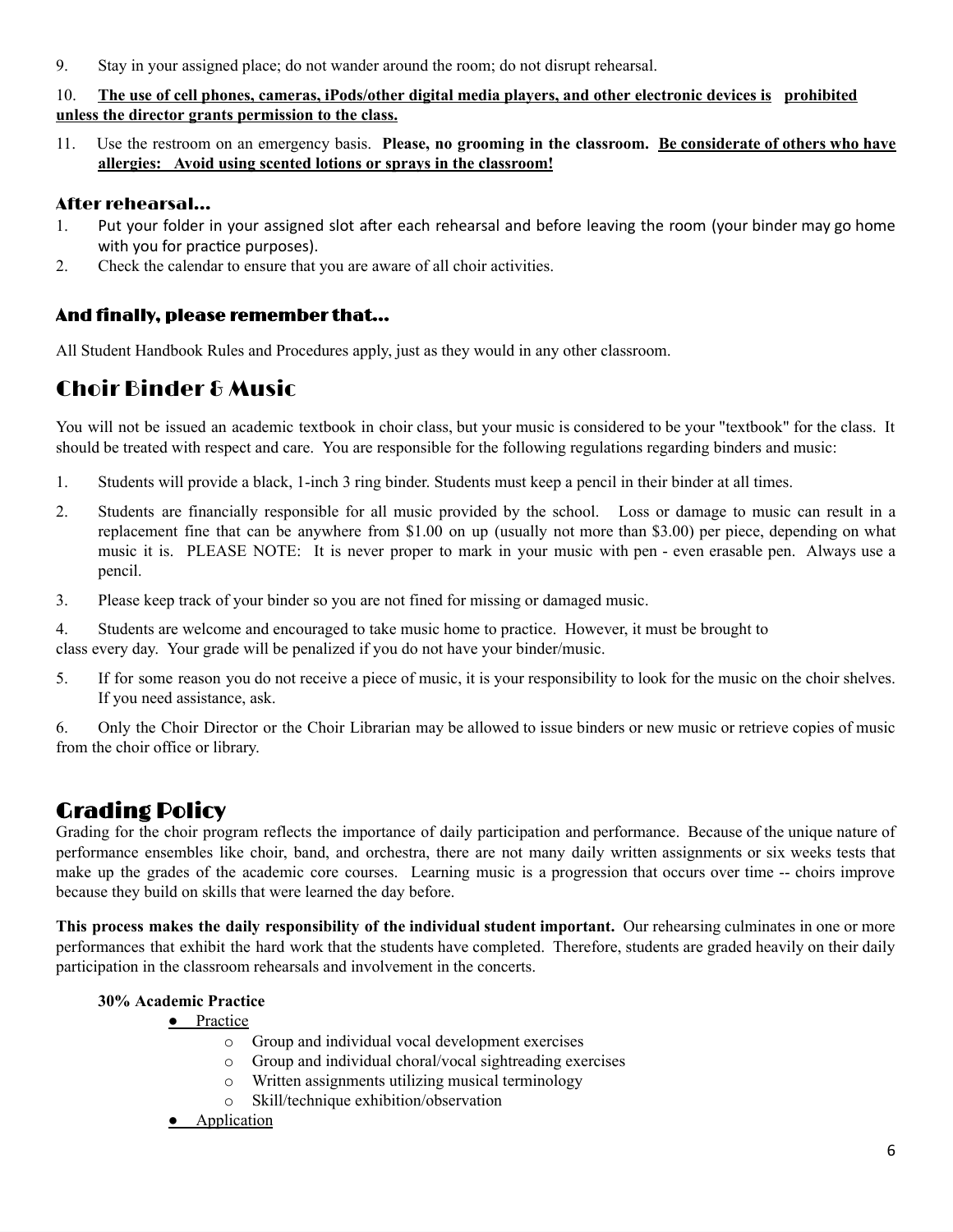- o Rehearsal technique involvement/observation
- o Sightreading skill demonstration
- o Choral/vocal skill demonstration

#### **70% Academic Achievement**

- o Vocal/Choral/Sightreading skill quiz/test (group/individual)
- o Vocal individual/small group singing tests
- o Written Test over music terms/symbols
- o Public performance (concert/contest)

Because of the importance of your student experiencing the reward of performing in the concert, participation in before-school and after-school rehearsals, dress rehearsals, and concerts is required. This policy is supported by the *State of Texas Essential Knowledge and Skills, or TEKS standards adopted by the Legislature.*

### **"Participating in the required rehearsals and concert" means the student will:**

- ❖ arrive on time to any rehearsals
- ❖ stay for his/her entire portion of the rehearsals
- ❖ arrive at the concert site on time
- ❖ be dressed in appropriate concert attire
- ❖ stand on stage with his/her choir
- ❖ sing all songs in a professional manner
- ❖ represent our school positively
- ❖ stay until the end of the concert
- ❖ display proper audience etiquette during the concert.

If students participate in the rehearsals and concert in the manner described here, they will have a 100 for the rehearsal and concert portion of their grade. Not completing make-up work from absences, arriving late to or leaving early from required events, or non-productive behavior during a rehearsal or concert may result in lower grades.

### After School Rehearsal / Performance Attendance Policy

It is expected that choir members will attend **ALL** scheduled after-school rehearsals and performances. However, when the situation arises that an absence is unavoidable, the following criteria shall apply:

### **An EXCUSED absence will be assigned in the following situations:**

1. ALL DAY ABSENCE FROM SCHOOL. If absent from school (followed by an excused admit), please call prior to the after-school rehearsal to indicate the nature of the absence. If present for part of the day, personal contact with a director MUST take place BEFORE the beginning of rehearsal. This includes checking out of school.

2. PRE-APPROVED conflicts IN WRITING with other SCHOOL organizations at least ONE WEEK in advance.

3. In case of unavoidable emergency, personal contact must be made with a director at the earliest possible opportunity. If contact is impossible, send an email to eramos $@csisd.org$ 

There is no predetermined limit to the number of excused absences allowed. If excused absences become questionable or excessive, then the choir member is subject to removal from the upcoming performance. If the performance is curricular (Fall, Winter or Spring Concerts), an alternate assignment must be completed to earn the performance grade. Failure to complete the alternate assignment will result in a zero for that performance.

### **An UNEXCUSED absence will result from the following situations:**

- 1. Work conflicts. Driver's Ed.
- 2. Doctors' appointments (unless related to an absence that day).
- 3. Out of town trips.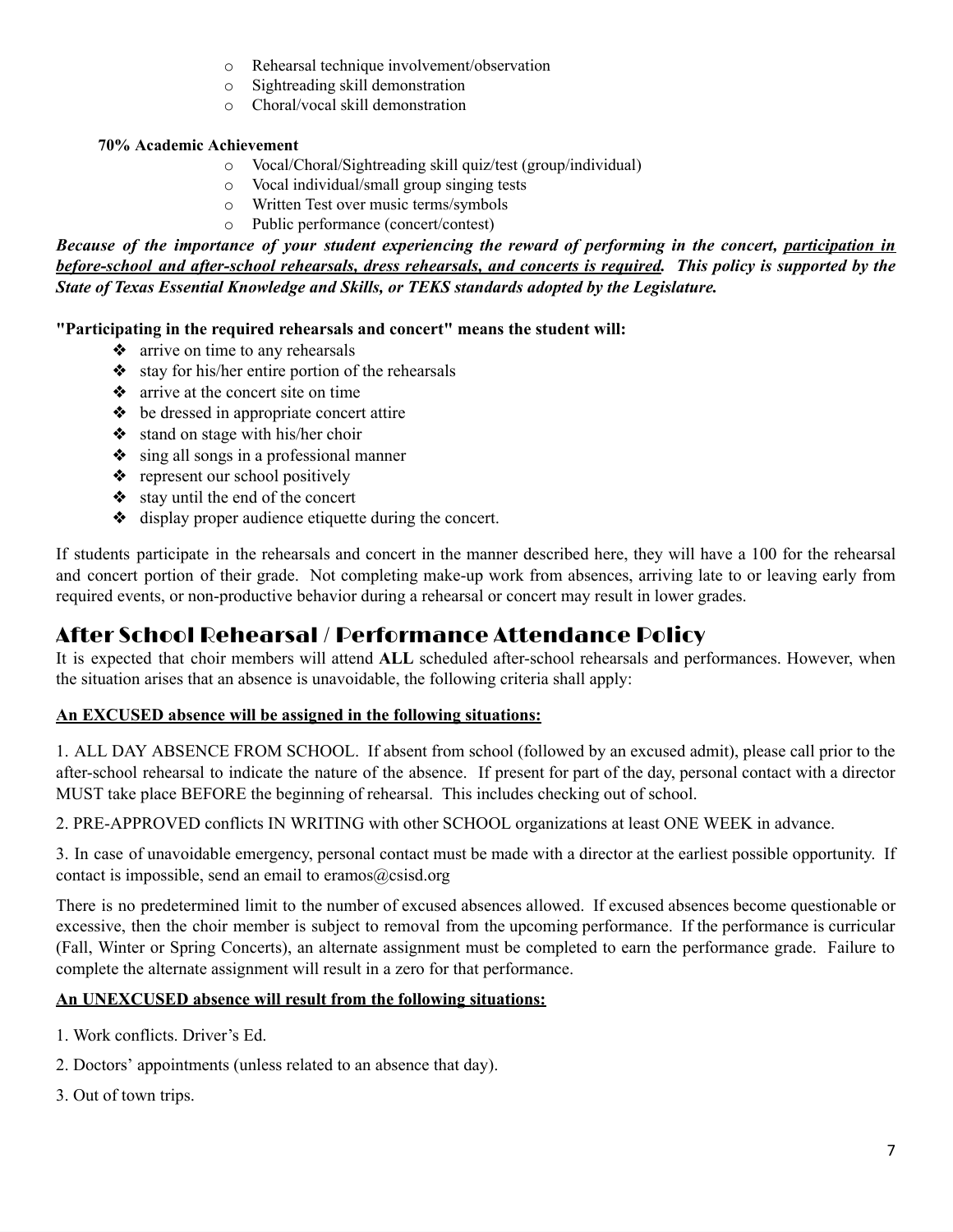4. Any other situation not specifically addressed under the EXCUSED ABSENCES or not cleared by the director IN ADVANCE.

An unexcused absence from an extra-curricular rehearsal will result in possible removal from the activity. An unexcused absence from a curricular rehearsal will result in a zero. Alternative assignments will not be offered for unexcused absences.

### **Eligibility**

AMCHS Choir students are responsible for maintaining high academic standards. Eligibility rules for participation are as follows:

- 1. All students are eligible for the first six weeks of school.
- 2. At the end of the first six weeks, if the student is failing (below 70) or has an incomplete in one or more subjects he/she will not be permitted to participate in extra-curricular activities for the next three weeks or until the incomplete is cleared through the Student Services office. (i.e. trips off campus, TMEA, UIL sponsored events, and other specified activities.)
- 3. An ineligible student may re-gain eligibility status at the end of the third week of the six weeks grading period. If the student is passing ALL subjects, he/she will be eligible to participate in choir activities following a one week grace period. If he/she is failing any course, the student will continue to be ineligible for the remainder of the grading period.

All choir concerts (fall, winter, pre-UIL, spring) fall under the category of curricular (part of the course TEKS **requirement), therefore, academic eligibility is NOT REQUIRED**. **However, the following choir activities are considered extra-curricular, therefore academic eligibility IS REQUIRED: events associated with the TMEA** All-State audition process, UIL Solo & Ensemble Contest, choir spring trip, etc... Eligibility is not required for **UIL Concert and Sightreading Contest.**

### Communication

In striving to become responsible adults, all students will be expected to balance their activities and organize their calendars. Students must make sure that all parents, employers, coaches, sponsors, and other teachers are informed of their choir activities. **Please keep in mind that rehearsals and concerts are mandatory.** Students are given a choir calendar and ample notice about scheduled rehearsals, performances, and activities. As a result, prior notice should take precedent in most cases and conflicts should be minimal. (Please avoid scheduling doctor or dentist appointments on top of previously scheduled rehearsals or performances

**Planning ahead is a necessity!** With proper planning, all conflicts can be avoided or at least worked out between sponsors ahead of time. In case of an unavoidable eme[rg](mailto:ketheredge@csisd.org)ency, please email the director at: eramos@csisd.org If a student is having problems with grades or keeping up with the demands of the choir department, they are urged to discuss it with the director so that a solution can be worked out.

### **1. AMCHS Choir Website**: **amchschoir.org**

**2. Schoology**

### Performance Attire

Choir uniforms create a professional look for concerts. All choirs will wear formal uniforms provided by CSISD. These uniforms are the property of the AMC High School Choir Department and only used for choir functions.

### **Formal Choir Uniform:**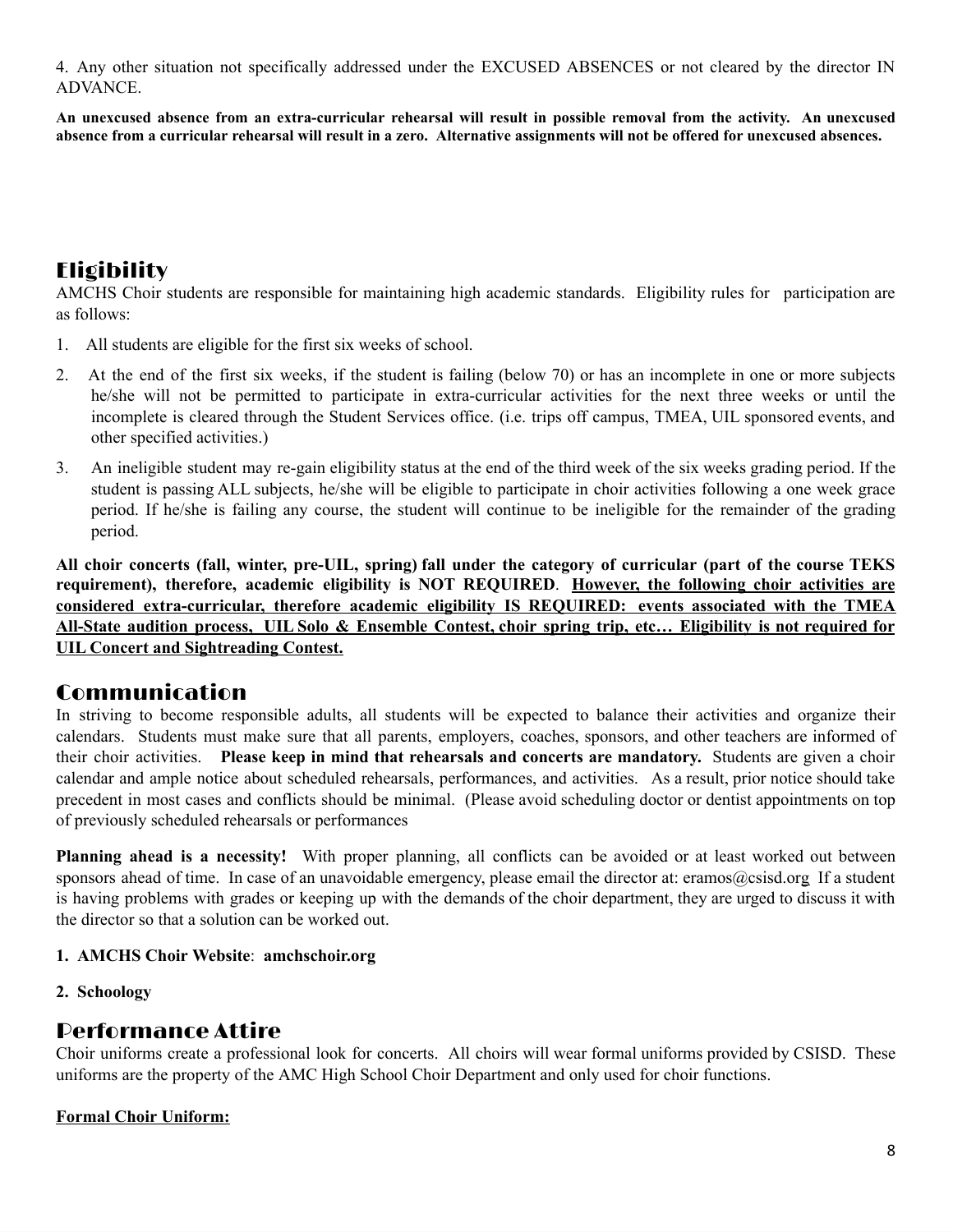- 1. All women will receive a black formal dress for performances. *Black, low-heeled, closed-toed dress shoes must be provided by the student.*
- 2. All men will receive a black tuxedo jacket, black slacks, white tux shirt, and a black bow tie. *Black dress shoes and socks must be provided by the student.*

Students will be responsible for their uniform. Damage or loss of uniforms will result in replacement fines that could easily exceed \$100, and these fees must be cleared before finals can be taken or a student can graduate. Please also note that uniform cleaning fees are paid at the beginning of the year, so students do not need to turn in uniforms already laundered.

### **Alterations**

The hemline of the choir formal should be exactly 1" off the floor while wearing performance shoes. Care must be taken in hemming the dress or pants. Note that all hems MUST be temporary!! PLEASE CHECK WITH THE DIRECTOR BEFORE CUTTING THE DRESS OR TUXEDO PANTS!!! DO NOT USE STAPLES, SAFETY PINS, OR TAPE!!! It is the responsibility of each young man or woman and his/her parents to see that the necessary alterations are made on his pants or her dress in order that it fit properly. If major alterations are necessary, they must be approved in advance by the choral director.

### **Hair and Jewelry**

For men and women, long hair should be worn back and away from the face. Shoulder length hair or shorter may be worn down, but must be away from the face. Ladies: NO BOWS! Hair clips and accessories should be nondescript and blend with hair color. **No visible jewelry, such as watches, necklaces, and excessive rings. Post earrings only.**

### **\*\*\*Improper concert attire (inappropriate shoes, wearing bows in hair, hair covering face, jewelry, missing items, etc.) will result in a lowered test grade for that concert.\*\*\***

### **Informal Choir Uniform:**

1. **AMCHS choir T-shirt, and BLUE JEANS (NO HOLES) and tennis shoes.** (no flip-flops) *No shorts / capris / legging; No holes or rips!*

> *\*\*\* Parents: please help us maintain a uniform, professional look\*\*\* If purchasing jeans is a financial problem, please let the director know.*

2. The cost of AMCHS Choir shirts is included in the Choir Fee.

### Choir Expenses

**All choir members will have the following expenses:**

- **1. Choir Fee – \$65 (choir shirt, uniform rental/maintenance, folder/music, CDs, pencils, etc.)**
- 2. Boys black dress shoes & socks
- 3. Girls Black, low heeled, closed toe dress shoes

### Fundraising

Fundraising projects afford students the opportunity to earn money needed for choir expenses. All fund-raisers are optional but students are encouraged to participate. Fundraising projects for this year will be announced ASAP.

### TIGER Choir Booster Club

Parents of choir members are invited to join the Tiger Choir Boosters at the beginning of each year. This organization is the primary support group of the AMCHS Choir Department. Parents may volunteer to assist in a variety of ways. Membership Forms are available on the AMCHS Choir webpage. YOUR HELP IS NEEDED AND APPRECIATED!!!

### TIGER Choir Corporate Sponsors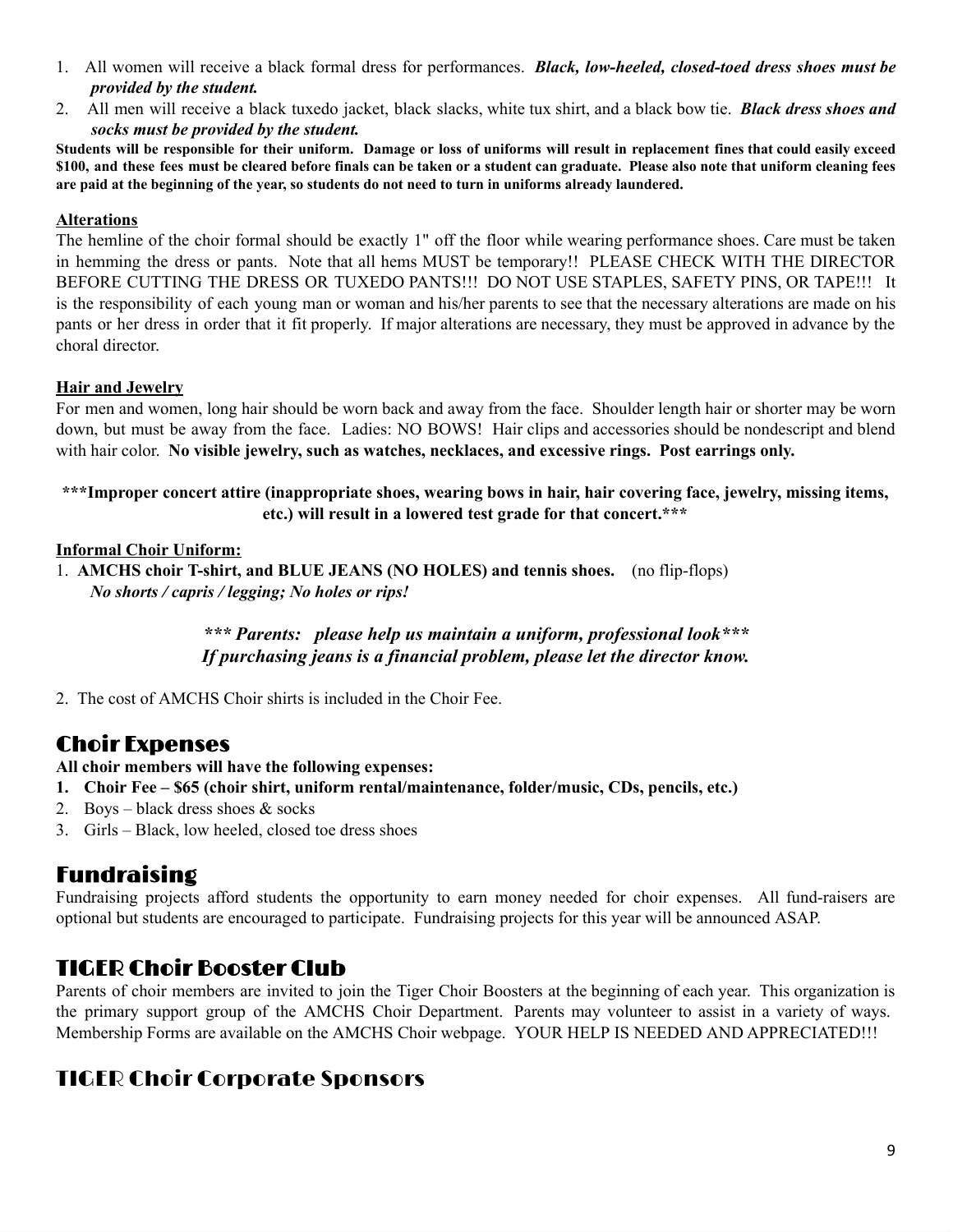We invite local businesses to become a Tiger Choir Sponsor. Sponsors receive ads in our programs and our webpage. Forms will be available on our webpage. Please fill out the appropriate form and return information and any graphics in a timely manner. Please contact any choir student or the choir director to become a sponsor. Due ASAP

### Refund Policy

Most fees charged to the student involve advance payment for a service or item. In such cases (i.e. accompanist fees, trip fees, game tickets, etc.), the choir has a deadline for receiving reimbursement from the supplier. Because of this, the following policy will be strictly followed: **There will be no refunds in any case where a student has paid for an activity or supply but is no longer able to participate.** This policy applies no matter what the reason is for withdrawal and specifically includes but is not limited to the situations of ineligibility, illness, unexpected family travel, or withdrawal from the AMCHS Choir.

### Music Enrichment Program

Private instruction in voice will be offered during the school day through the CSISD Music Enrichment Program (MEP) depending upon student interest. Student google forms must be submitted and lessons will begin the third week of classes. There is a per lesson fee *(\$25.00 for a 25 min lesson and \$45 for a 45 min lesson)* and must be paid monthly in advance. Payment will be made directly to the instructor. Private students will be expected to commit to lessons for a full semester/year. Lessons will be taught during choir classes, lunches and before/after school. Lessons will be taught by qualified vocal instructors selected by the CSISD Fine Arts Department. For more information, ask Mrs. Ramos.

### Honors Choir Credit

Students interested in receiving Honors credit must fill out an application form. Upon completing all of the required assignments, the counselor will be notified and the change made for the student to receive Honors Credit for that semester.

### Letter Jackets

Letter jackets are earned through participation in extracurricular activities. These activities benefit both the student earning the jacket and the choir in which that student sings. These activities are also evidence of the student's hard work and dedication. A student lettering in choir cannot have an outstanding balance due to the Choir Program. In addition, students must perform in all scheduled performances and U.I.L. Concert/Sightreading contests for the entire year. They must also have NO unexcused absences from after-school choir rehearsals.

### *Letter Jacket Qualifications (must have at least one to qualify):*

### *A student who has completed 9 th Grade:*

- Made All State Choir
- Made a First Division on a Solo or Ensemble at the U.I.L. Texas State Solo & Ensemble Competition
- *A student who has completed 10 th Grade:*
	- Auditioned for Region Choir
	- Made All State Choir
	- Received a First Division on a Class 1 Solo or Ensemble at UIL Solo & Ensemble Competition
	- Completed two years in a Varsity Choir

### *A student who has completed 11 th or 12 th Grade:*

- Auditioned for Region Choir
- Made All State Choir
- Received a First Division on a Solo or Ensemble at the U.I.L. Solo and Ensemble Competition
- Completed three years in a Non-Varsity Choir
- Completed two years in a Varsity Choir

### Choir Officers

All choir officers must be academically eligible and maintain a satisfactory conduct grade in all classes. Students not meeting this standard may be replaced. Any choir officer placed in ISS or suspended from school may be removed from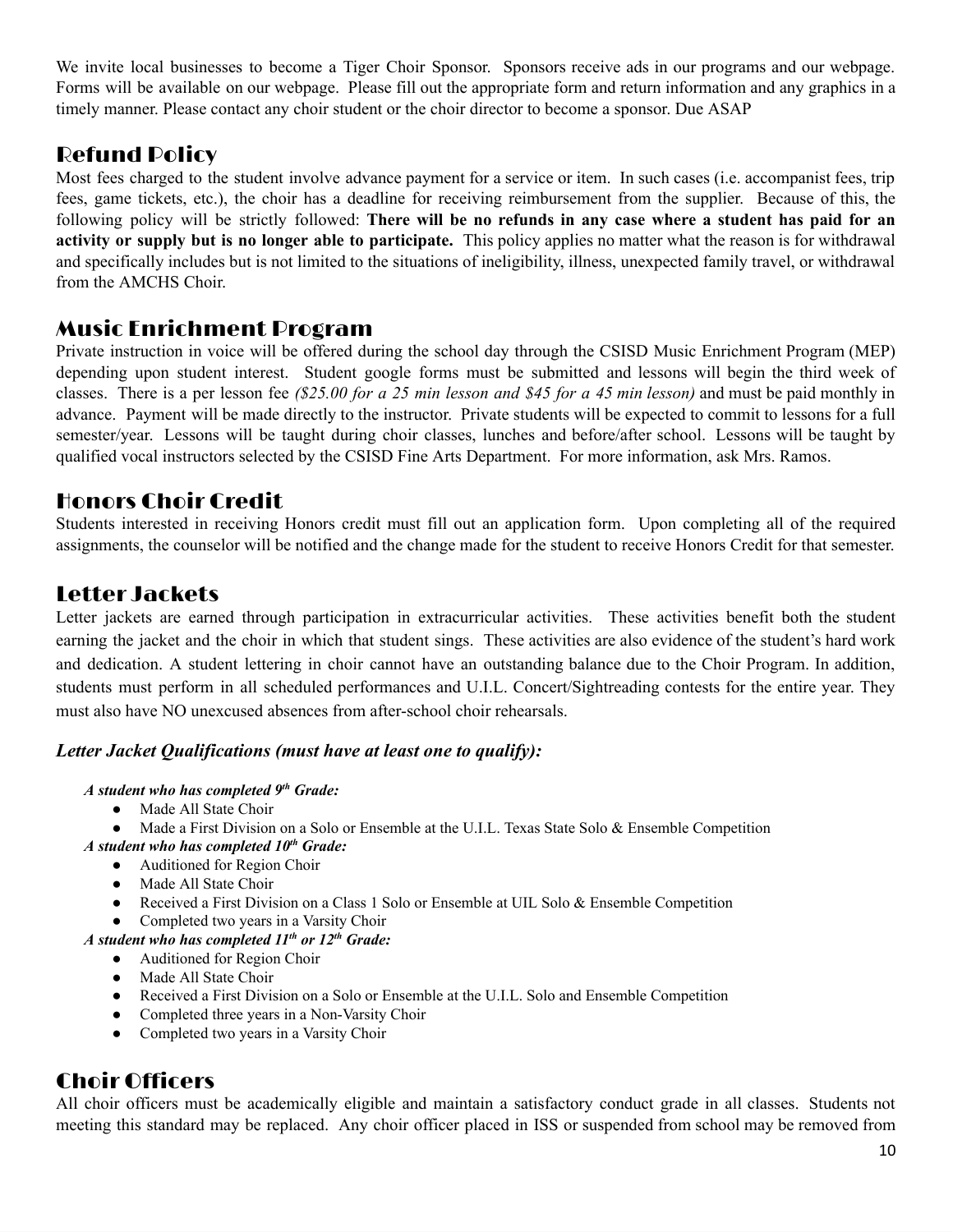office at the director's discretion. If you are interested in being a choir leader, please complete an application form. **All** Choir officers will meet several times each semester. This meeting time will be established once school begins. **Applications will come out in April.**

### Concert Etiquette

Choir students will exhibit proper concert behavior during all performances in order to reflect positively on the AMCHS Choir program.

Students will be graded on their concert etiquette. The following rules will be followed at all performances:

- 1. Talking is not allowed. It is disrespectful to the performers on stage and audience members who wish to hear the performance and does not show support for the AMCHS Choir program.
- 2. Do not leave your seat FOR ANY REASON (other than extreme emergency). You will be given ample opportunity to use the restroom and drinking fountain before concerts begin; therefore, these are not considered extreme emergencies. If you must leave, do so as quietly and as inconspicuously as possible ONLY between songs or during applause (making sure doors do not slam shut).
- 3. No food or drink is allowed in the performance area, including the stage, backstage, and seating area. This includes water bottles.
- 4. Support your fellow choir members with appropriate applause. Yelling, whistling, shouting names, etc. is not acceptable. The audience should never cause attention to be shifted from the performers on stage.
	- a. During serious music, applaud only after the conductor has lowered his or her arms.
	- b. During pop or jazz music you may applaud for a soloist during the song.
	- c. In songs that have multiple movements, applaud only after the final movement. This will be noted in the concert program. The conductor will lower his or her arms when the final movement is over.
- 5. Set a good example for the audience and other students. Other people may not know how to act at a choir concert and will be watching you for clues.
- 6. **Cell phones should be left in the choir office during the concert.**
- 7. Move between the stage and seating areas in quiet, single file lines. Sit in your assigned seat/row.
- 8. Enjoy the concert. This is the only time you will ever get to see it!
- 9. Stay for the entire concert.

### TMEA All-State Choir Auditions

To become a member of the All-State Choir, a student must be selected through a series of auditions:

Region Auditions (September); Pre-Area Auditions (November); Area/State Auditions (January)

#### **Cost:**

*●* AMCHS Choir pays the entry fees for the auditions. *Students are required to repay the \$15 entry fee if they do NOT attend the audition – no matter what the reason.*

#### **Sectionals**

- Sectionals will be held after school to rehearse All-State audition music.
- Sectionals begin the 1st Monday of school and continue until there are no more students left in the process or the process has ended.
- Individual rehearsals with a choir director will be offered on an "as available basis." Sign-up sheets will be posted.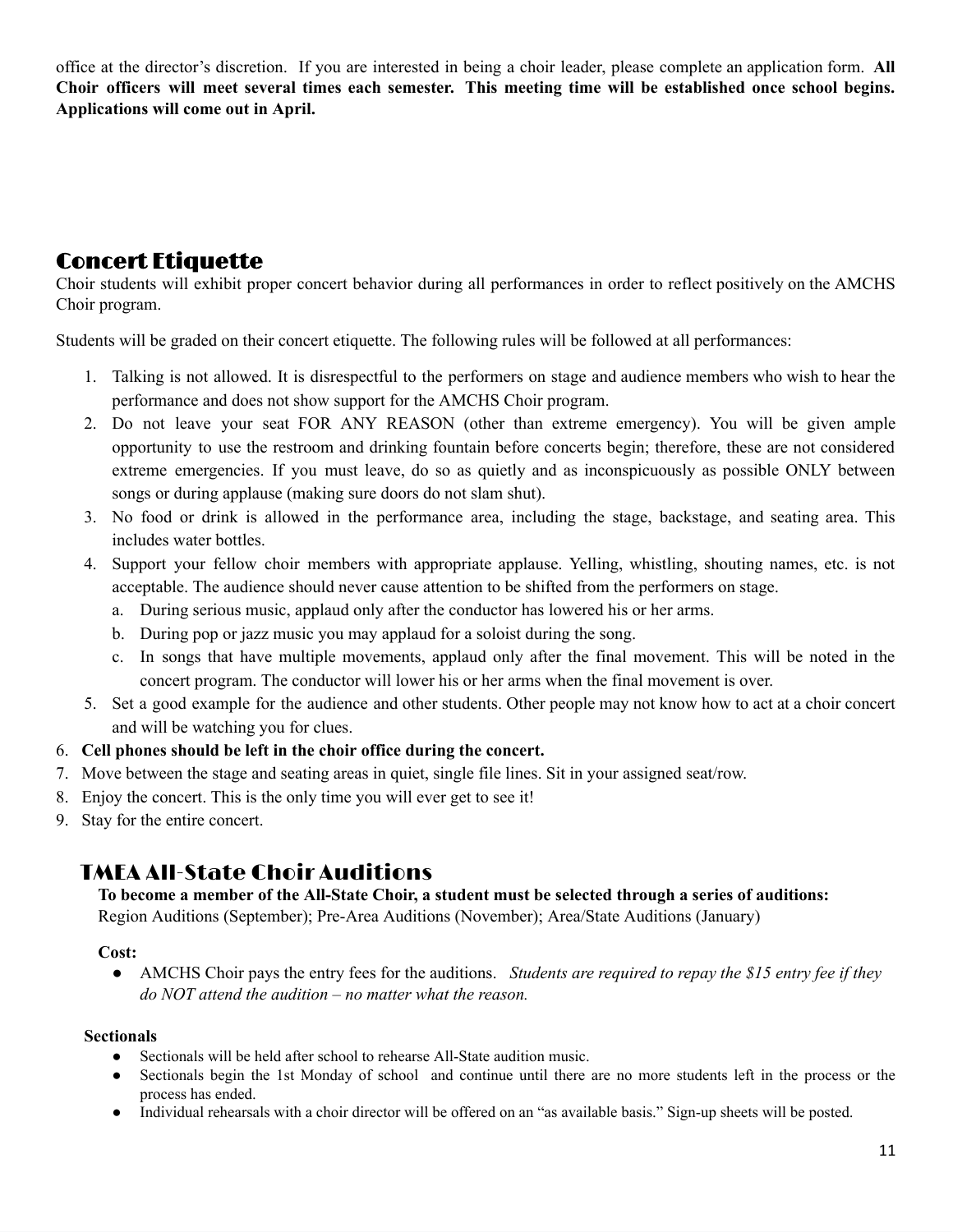### University Interscholastic League (UIL) Contests

### **Solo & Ensemble Contest (February)**

- All students are encouraged but not required to participate.
- Students are judged based on their individual or small group performance.
- Students choose classical songs from the Prescribed Music List put out by UIL.
- Participation in this event WILL require extra time outside of the school day.
- Please note that students who participate in the solo contest are required to pay the entry fee of \$10.00.
- Students must demonstrate proficiency on their music before being allowed to participate.

### **Concert & Sight-Reading Contest (April)**

- This is a required contest for all choir students who meet the requirements.
- Students are judged based on the overall performance of the choir in which they participate.
- This UIL contest takes precedence over other school activities and any absence from school is considered excused. Students are responsible for any missed work.
- Rehearsals for this contest will take place during class; however, sectional and other rehearsals before or after school will also be required.
- Any student who misses required UIL rehearsals may not be allowed to participate in the contest, at the director's discretion.
- Students will be asked to demonstrate proficiency on the music before being allowed to participate.

●

### **Trips**

The AMCHS Choir takes small choir trips throughout the year, which may include:

- TMEA Region, PreArea & Area Auditions
- RenFest Early Music Festival
- Houston Grand Opera performance
- Local choir concerts
- UIL Solo & Ensemble & UIL Choir Contest

*Parents are encouraged to attend these trips as chaperones.*

(Please note: you must fill out the Volunteer Application form every year to be a volunteer in CSISD.)

### Driving Policy for Off-Campus Choir Events

For safety and liability reasons, the following rules must be followed:

1. Students are not allowed to drive to or from any off-campus choir event without written permission IN ADVANCE from their parent/guardian and the approval of the Director.

2. If a student must come late or leave early, they are encouraged to do so with a parent.

3. Students will not be released to anyone except their parent. A note should be given to the Director in advance.

4. No changes may be made partially through a trip without receiving notice of the change in writing.

5. Students may not ride with other students or other students' parents.

### Attendance Policy for Trips

1. All choir trips are *optional* unless otherwise specified.

12

- $\bullet$  Tours to elementary  $\&$  middle schools
- Spring Trip
- Social Times
- 
-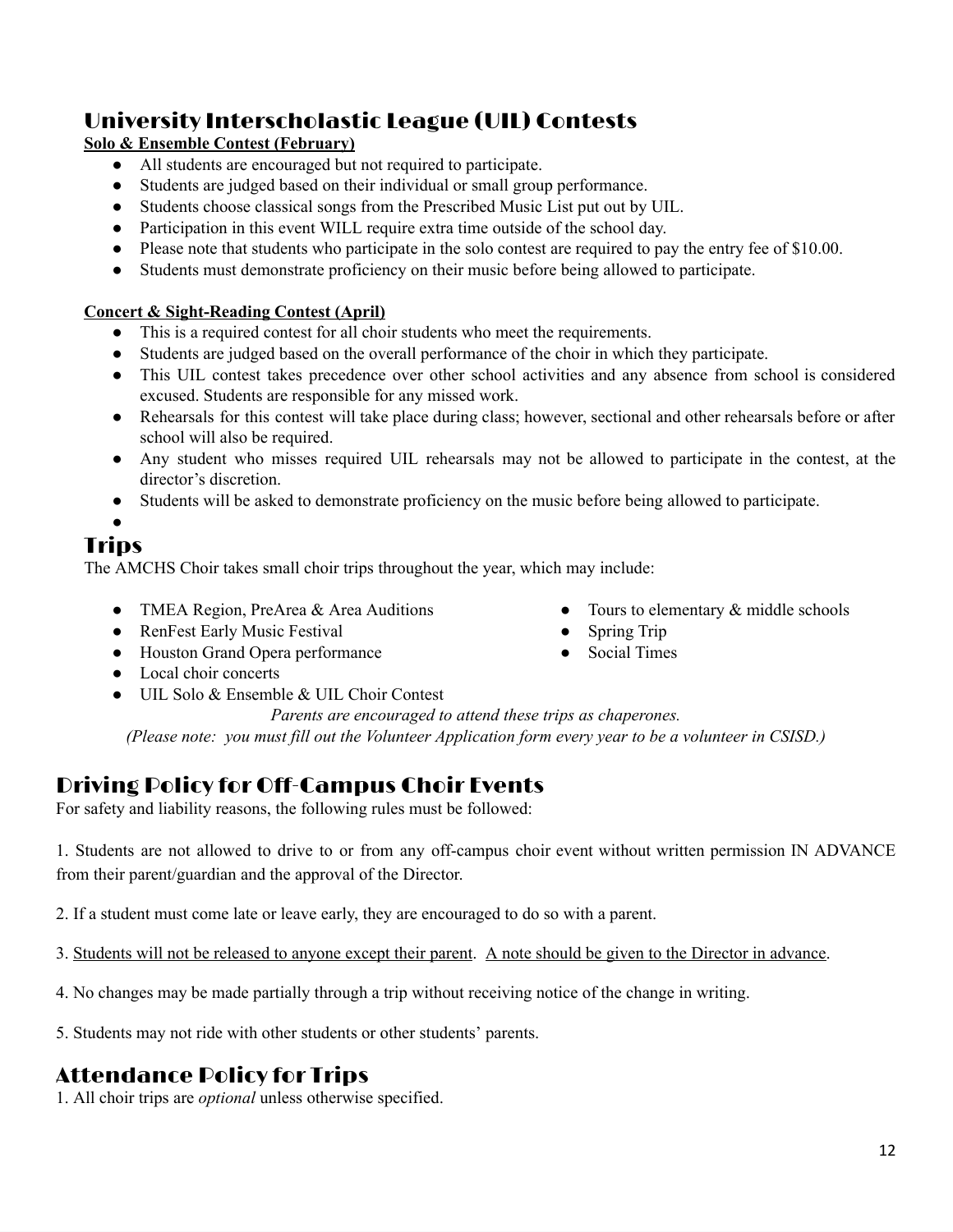2. Only AMCHS Choir members and their parent chaperones are allowed to participate in AMCHS Choir trips.

3. The following additional criteria may apply to choir students attending any choir trip:

- a. No unexcused choir concert absences during the school year.
- b. No more than one unexcused choir rehearsal/sectional absence during the school year.
- c. No ISS assignments
- d. No more than 4 detentions in a semester.
- e. No office referrals from a choir director.
- f. No more than 2 office referrals from any teacher or administrator during the semester in which a trip occurs.

### Trip Pick-Up Times

Sometimes it is difficult to determine our exact arrival time when itineraries are set for choir trips. To help parents with this, we follow this policy:

- Students can call on their cell phones or director cell phone to alert parents when we will be arriving at the high school.
- Parents must be prompt when picking up their children from choir trips.

### After Hours Drop-Off and Pick-Up Location

When students must arrive at school for choir activities outside of the regular school day, the AMCHS choir will meet outside the front of the school on Nueces.

#### Appendix A

#### AMCHS Choir Grading Rubric

This document is aligned with the expectations set forth in the AMCHS Choir Handbook. Choir students will be evaluated throughout each grading period **based on the scale below. Grades will be raised or lowered based on performance**.

#### **REHEARSAL GRADES**

 $5 = 100$   $4 = 80$   $3 = 60$   $2 = 40$   $1 = 20$ 

#### **Ensemble Singing and Participation** – The student:

5. Always participates and sings with good tone, technique and musicianship.

- The elements of *good tone* are: a centered, focused quality of sound, intonation, control, support, volume, intensity, blending within a section [with "tall" vowels], balancing between sections, and dynamic contrasts without distortion (UIL Forms 4 & 6).
- The elements of *good technique* are: pitch accuracy, rhythmic precision, vocal dexterity and flexibility, observance of ties, slurs and articulation markings, attack, release, fluency and diction (UIL Forms 4 & 6).
- The elements of *good musicianship* are: style, phrasing, observance of musical markings, appropriateness of dynamic contrasts, observance of tempo, note spacing, accents, rhythmic patterns, expression, fluency, and demonstration of a musical understanding (UIL Forms 4 & 6).
- 4. Usually participates and sings with good tone, technique and musicianship.
- 3. Sometimes participates and/or sings with inconsistent tone, technique and musicianship. Cellphone use during rehearsal.
- 2. Seldom participates and/or sings with inappropriate tone, technique and musicianship. Cellphone use during rehearsal.
- 1. Never participates and/or sings with poor tone, technique and musicianship. Cellphone use during rehearsal.

#### **Posture / Presentation** – The student:

5. Always applies good breath support and good posture.

**Breath Support** 

*Inhaling:* Expand the lungs down and out, pushing the diaphragm muscle down. Inhale silently without making any other noise. Expand your entire waistline, keeping the shoulders low and relaxed.

- *Breath Control:* Blow a steady stream of air.
- Posture

*Standing:* head level, shoulders low and relaxed, backbone straight, rib cage high, knees flexed, feet slightly apart, and music held high *Sitting:* head level, shoulders low and relaxed, rib cage high, backbone straight, both feet flat on the floor, and music held high.

- 4. Usually applies good breath support and good posture during rehearsal.
- 3. Sometimes applies good breath support and good posture during rehearsal, but has to be asked to do so.
- 2. Seldom applies good breath support and good posture during rehearsal and must be constantly reminded to do so.
- 1. Does not apply breath support and good posture during rehearsal.

#### **Following the Conductor –** The student:

5. Always follows rehearsal instructions the first time they are given, marks the score, corrects errors when they are addressed, and does not have to re-visit problem spots in the music that were addressed in prior rehearsals.

4. Usually follows rehearsal instructions the first time they are given, marks the score, corrects errors when they are addressed, and remembers to correct most of the problem spots in the music that were addressed in prior rehearsals.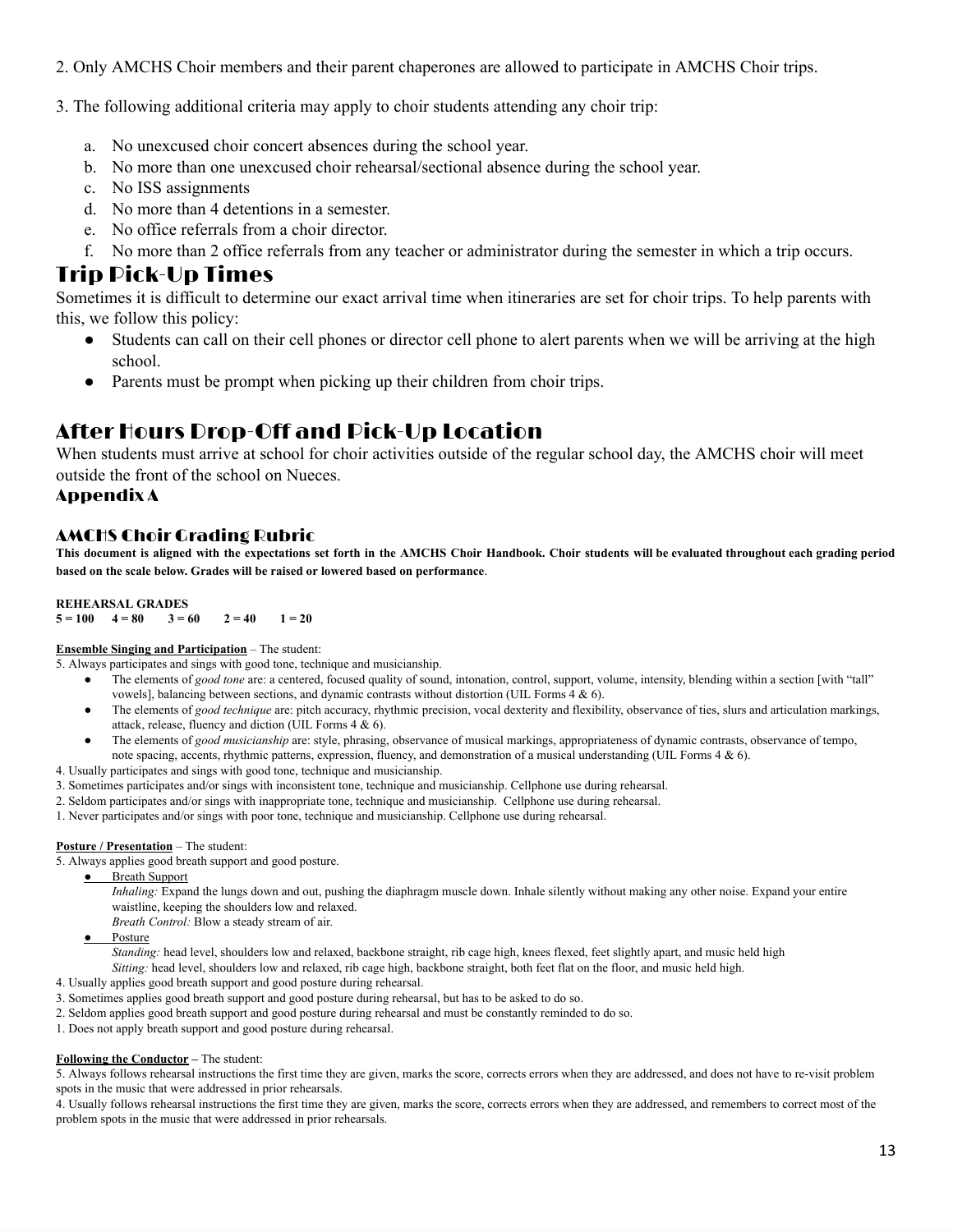3. Sometimes follows rehearsal instructions the first time they are given, occasionally marks the score, corrects some of the errors when they are addressed, and has to be reminded to correct problems that were addressed in prior rehearsals.

2. Seldom follows rehearsal instructions the first time they are given, does not mark the score, does not correct errors when they are addressed, and does not correctly sing problem spots that were addressed in prior rehearsals.

1. Does not follow rehearsal instructions, does not mark the score, does not correct errors, and does not correctly sing problem spots that were addressed in prior rehearsals.

#### **Rehearsal Materials –** The student:

- 5. Always brings necessary materials to rehearsals and sectionals (music, pencil, highlighter, etc.).
- 4. Usually brings necessary materials to rehearsals and sectionals.
- 3. Sometimes brings necessary materials to rehearsals and sectionals.
- 2. Seldom brings necessary materials to rehearsals and sectionals.
- 1. Never brings necessary materials to rehearsal and sectionals.

#### **Attitude / Contribution** – The student:

5. Always maintains a consistent positive attitude, participates in rehearsal, strives to attain the performance goals of the choir, and works well with others.

- 4. Usually has a positive attitude, participates in rehearsal, works to attain the performance goals of the choir, and works well with others.
- 3. Sometimes has a positive attitude, participates in rehearsal, works to attain the performance goals of the choir, and works well with others.

2. Seldom has a positive attitude, does not consistently participate in rehearsal, and occasionally distracts others from attaining the performance goals of the choir.

1. Does not maintain a positive attitude, distracts others from attaining performance goals, does not work to meet the performance goals of the choir, and does not consistently participate in rehearsal.

#### **Follows Student Expectations** – The student:

- 5. Always follows student expectations, policies and procedures outlined in the Choir Handbook and never needs reminders.
- 4. Usually follows student expectations, policies and procedures outlined in the Choir Handbook and rarely needs reminders.
- 3. Sometimes follows student expectations, policies and procedures outlined in the Choir Handbook but needs occasional reminders.
- 2. Seldom follows student expectations, policies and procedures outlined in the Choir Handbook and needs frequent reminders.
- 1. Does not follow student expectations, policies and procedures outlined in the Choir Handbook or exhibits severe behavior.

#### **Sight-Reading Participation –** The student:

5. Always participates and sings with good tone, technique, musicianship, accurate syllable names and Kodaly hand signs that pulse the beat and move according to pitch.

4. Usually participates and sings with good tone, technique, musicianship, accurate syllable names and Kodaly hand signs that pulse the beat and move according to pitch.

3. Sometimes participates and/or sings with inconsistent tone, technique, musicianship, inaccurate syllable names and Kodaly hand signs that sometimes pulse the beat and move according to pitch.

2. Seldom participates and/or sings with inappropriate tone, technique, musicianship, inaccurate syllable names and Kodaly hand signs that seldom pulse the beat and move according to pitch.

1. Never participates and/or sings with poor tone, technique, musicianship, inaccurate syllable names and Kodaly hand signs that do not pulse the beat and move according to pitch.

#### **Dress Rehearsals / Extra Rehearsals / Sectionals** – The student:

5. Punctually attends, participates and follows all instructions during the entire rehearsal / sectional.

- 4. Attends, participates and follows instructions during most of the rehearsal / sectional.
- 3. Attends and participates in some of the rehearsal / sectional or briefly disrupts the instruction.
- 2. Attends and participates in little of the rehearsal / sectional or disrupts instruction.
- 1. Arrives extremely late or leaves extremely early, fails to participate or severely disrupts instruction.

### **PERFORMANCE GRADES**<br>5 = 100 <br>4 = 80 <br>3 = 60

#### $5 = 100$   $4 = 80$   $3 = 60$   $2 = 40$   $1 = 20$

#### **Concert Performance / Concert Etiquette** – The student:

5. Punctually attends the warm-up/rehearsal, participates in the entire rehearsal/performance, and displays excellent concert etiquette.

- The concert begins with warm-up/rehearsal time. Students must be on time or their concert grade may be affected.
- The concert concludes after the final song is performed. Students will be dismissed to clean up and assist with the take-down after the concert.
- Concert etiquette refers to proper behavior during a performance. Enjoying the music without interrupting anyone else's enjoyment should be the goal.
- Concert grades will be lowered for inappropriate behavior such as talking, leaving one's assigned seat without permission, and causing any kind of distraction.
- 4. Attends most of the warm-up/rehearsal, participates in the entire performance, and displays appropriate concert etiquette.
- 3. Attends some of the warm-up/rehearsal, participates in some of the performance, or displays inappropriate behavior.
- 2. Attends little of the warm-up/rehearsal, participates in some of the performance, or displays inappropriate behavior.
- 1. Misses the warm-up/rehearsal, fails to participate in the entire performance, or displays inappropriate behavior.

#### **Singing Tests (Individual or Group)** – The student:

- 5. Always sings with good tone, technique and musicianship.
- 4. Usually sings with good tone, technique and musicianship.
- 3. Sometimes sings with good tone, technique and musicianship.
- 2. Seldom sings with good tone, technique and musicianship.